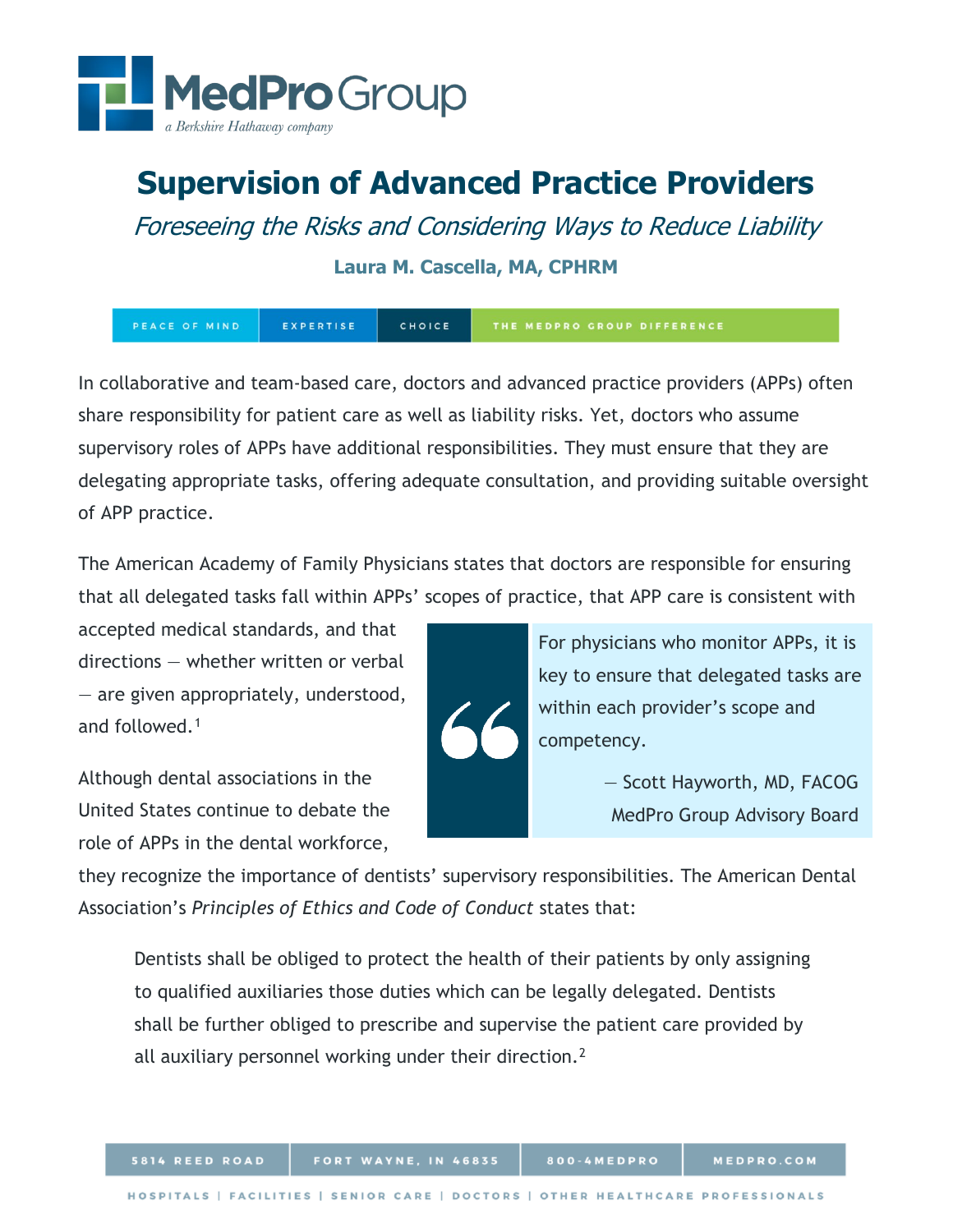In a position paper on dental APPs, the American Academy of Pediatric Dentistry explains that it supports using these providers for certain treatments and procedures "under the general supervision of a dentist, provided that such arrangements have been thoroughly evaluated and demonstrated to be safe, effective, and efficient . . ."[3](#page-2-2)

Despite what may seem like a fairly straightforward charge, supervision is a multifaceted and complex role. It involves understanding and adhering to regulations and standards that are defined at many levels and by various factors. Failure to comply with the required regulations and standards can result in allegations of negligence for both the APP and supervising doctor.

#### **The Doctor's Perspective**

#### *Graham Billingham, MD, FACEP, FAAEM, MedPro Group Chief Medical Officer*

As healthcare continues to change at a rapid pace, so too does the role of APPs in the healthcare workforce. With these changes comes the potential for increased risk in the supervision of these practitioners. States may have specific regulations regarding APP scope of practice, documentation requirements, appropriate levels of supervision, and staffing ratios. State regulations also might mandate differing degrees of supervision for various types of APPs, such as nurse practitioners and physician assistants.

As regulations change, healthcare organizations' policies and protocols related to APP practice should reflect changes in supervision requirements. Keeping abreast of the current regulatory landscape and professional standards can help healthcare organizations and providers reduce liability risk. Yet, adequate supervision goes beyond merely complying with regulations; it must focus on creating a collaborative practice in which both APPs and doctors feel comfortable. Each organization's goal should be to create a culture that emphasizes excellence in communication among all providers.

Additionally, addressing supervision in a collaborative fashion is critically important because of the growing demand for healthcare providers. Establishing a collaborative and supportive environment will contribute to a successful workforce  $-$  one that both improves outcomes and decreases risk.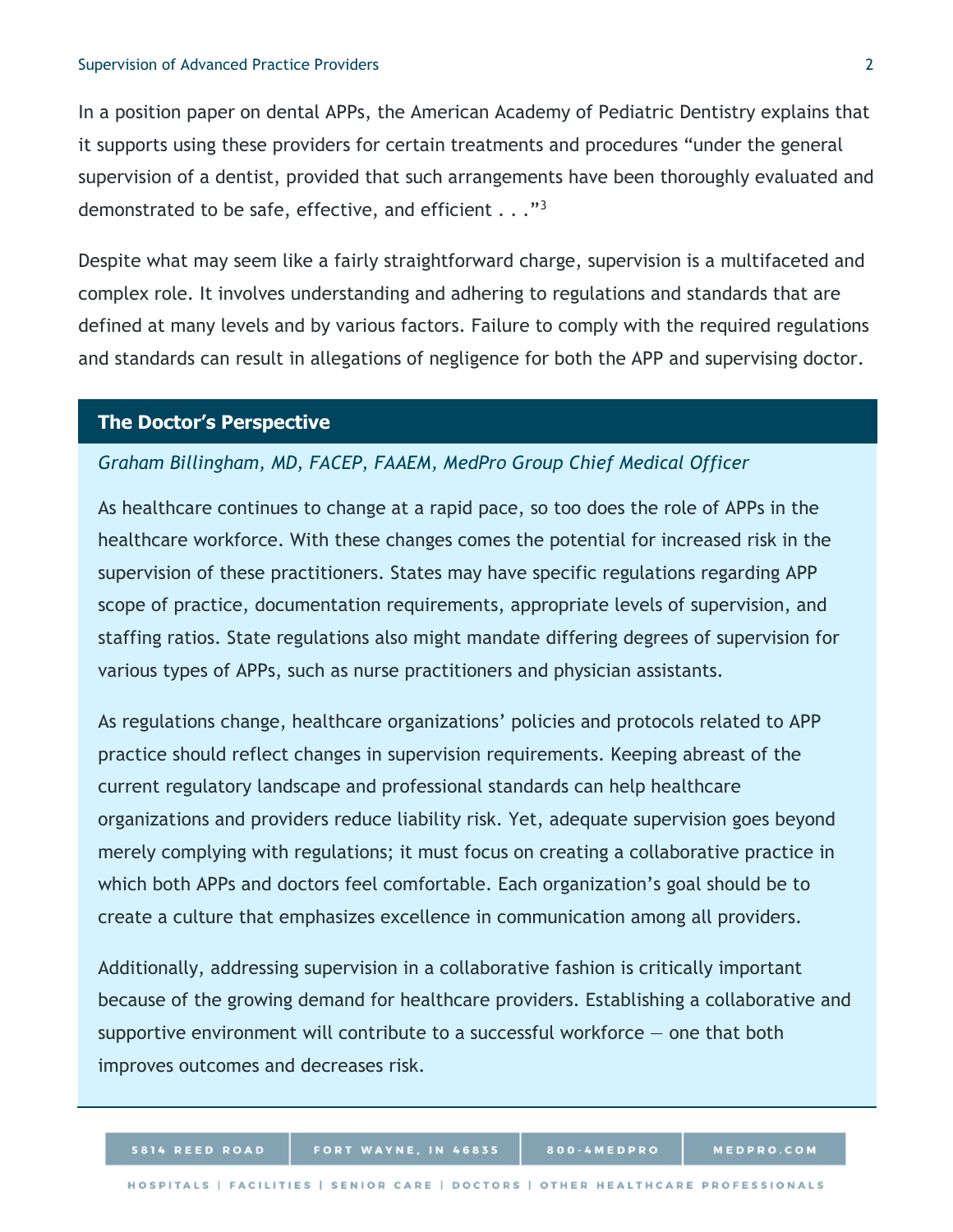## **How Supervision Contributes to Malpractice Claims**

<span id="page-2-0"></span>The impact of inadequate supervision is reflected in malpractice trends for APPs. MedPro Group data show that allegations related to treatment (i.e., medical-, surgical-, and anesthesia-related) and diagnosis make up the majority of claims volume for these practitioners (49 percent and 31 percent of all claims volume, respectively). Further analysis indicates that many of the factors that contribute to the top allegation categories are either directly related to, or strongly correlated with, supervision and oversight.

## <span id="page-2-2"></span><span id="page-2-1"></span>**Contributing Factors\* in Malpractice Cases Involving Advanced Practice Providers,† MedPro Group Closed Cases, 2010–2019**



\* More than one factor is noted per case. Included within the categories of the contributing factors are several clinical judgment issues (including inadequate patient assessment, narrow diagnostic focus, and delay in ordering consults), suboptimal communication among providers and between providers and families, inadequate supervision, procedural competency issues, patient behaviors impacting case outcomes, failure to follow policies/protocols, insufficient documentation, and failures/delays in reporting/following up on test results.

† The chart contains data for physician assistants, nurse practitioners, and certified registered nurse anesthetists. Dental cases also reflect a limited volume of involved "techs."

| 5814 REED ROAD | <b>FORT WAYNE, IN 46835</b>                                                     | 800-4MEDPRO | MEDPRO.COM |
|----------------|---------------------------------------------------------------------------------|-------------|------------|
|                | HOSPITALS   FACILITIES   SENIOR CARE   DOCTORS   OTHER HEALTHCARE PROFESSIONALS |             |            |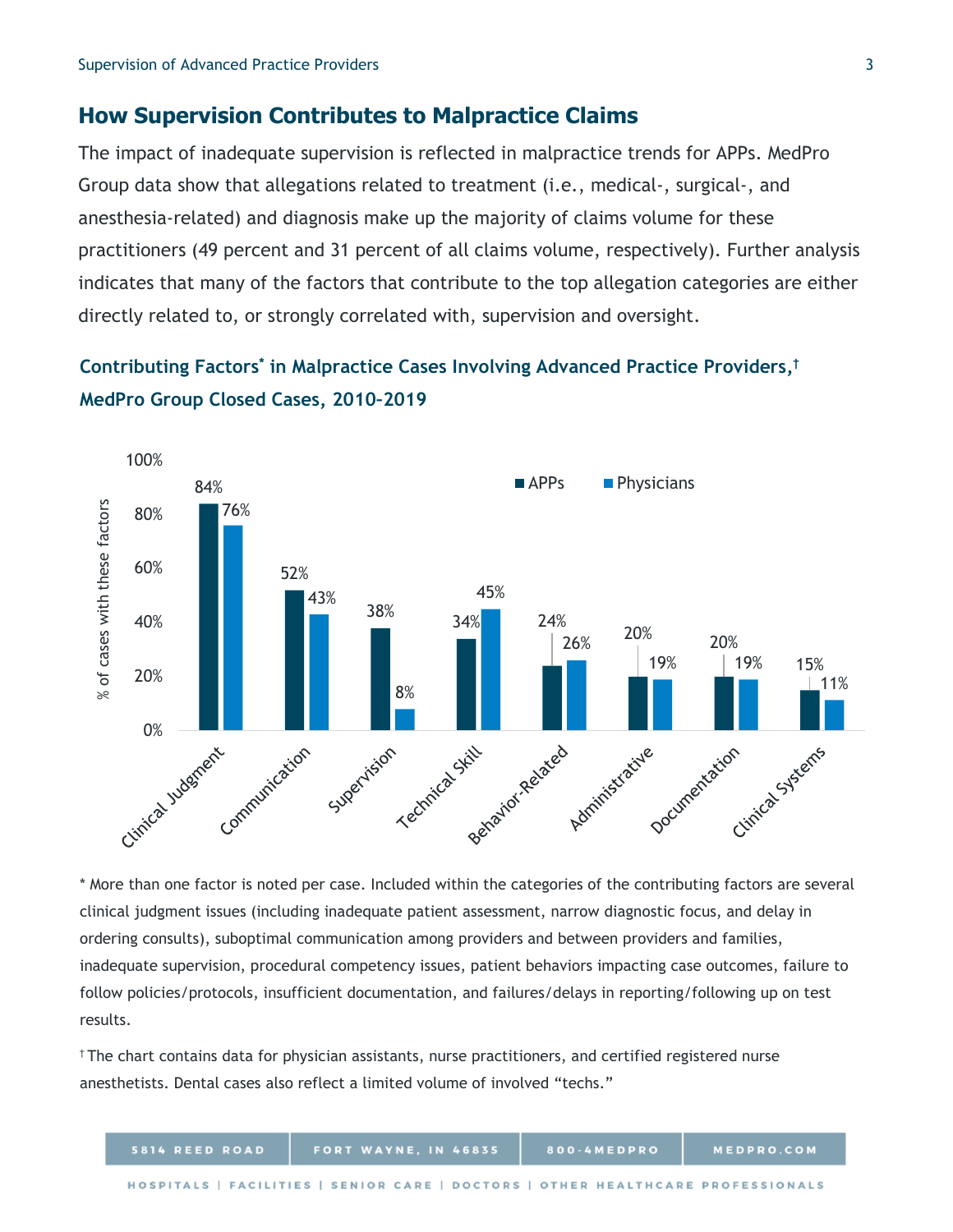Consider the following cases, which illustrate the negative consequences and outcomes that can occur when doctors do not adequately and appropriately supervise the healthcare professionals they oversee.

• **Case 1:** An APP in a hospital-based family practice saw a patient who had a dry cough and was eventually diagnosed with pneumonia. Despite documenting symptoms consistent with pleural effusion, the APP did not order a chest X-ray. Because the doctors in the practice were not familiar with the hospital's supervision policies and procedures, no one reviewed the APP's charts.

Over the next several months, the patient complained of increasing dependence on an inhaler, gastrointestinal issues, and pain in the upper chest and back when swallowing. In response, the APP ordered an abdominal ultrasound and lab work. Although the results of both suggested the need for further analysis, the APP told the patient that all of the test results were normal. With no oversight, these mistakes slipped through the cracks.

Several months later, a physician who was evaluating the patient for recurrent pneumonia ordered a chest X-ray, which led to a diagnosis of Stage IV lung cancer. The patient filed a lawsuit against the APP, two family practice physicians, the hospital, and the healthcare system.

• **Case 2:** An APP who was employed by a psychiatrist began a personal relationship with one of the patients he counseled. After an acrimonious ending to the relationship, the patient filed a complaint with the state's board of medicine and brought a malpractice suit against the psychiatrist that alleged negligent supervision and vicarious liability for the APP's actions.

The state where the case took place had regulations stipulating that the doctor and APP had to meet at least monthly for the first 6 months of employment and every 6 months thereafter to review the APP's cases and discuss patient management issues. The state required the physician to document these meetings.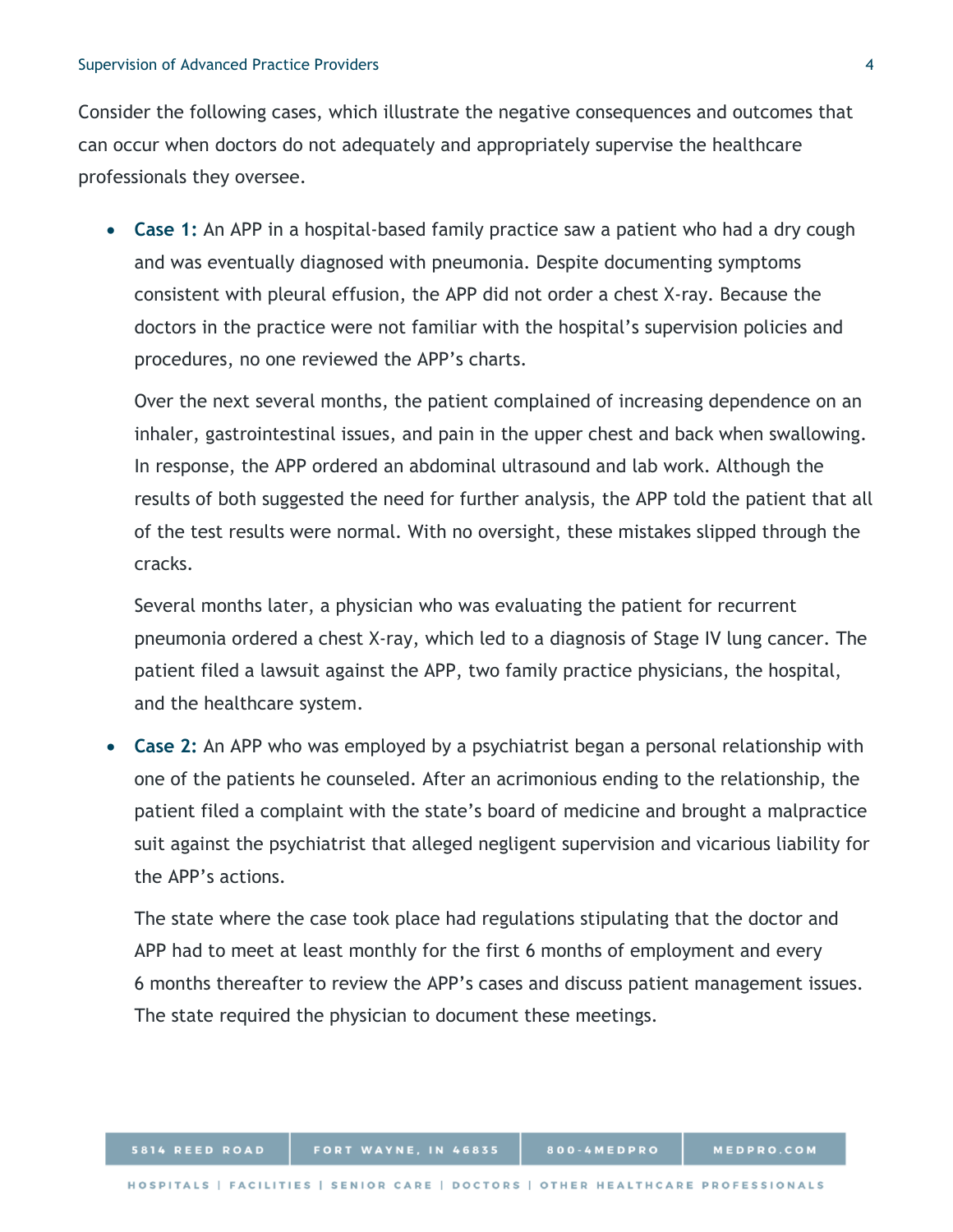Although the doctor claimed that she had adhered to the state's regulations for supervision and oversight, she had no written documentation to corroborate her claim. Further, she and the PA had never established a written policy for consultation or chart review.

Although these cases deal with two very different scenarios, both highlight how deficiencies in supervision can compromise patient safety and expose healthcare organizations, doctors, and APPs to liability risks. Both cases also stress the need for thorough supervision policies and procedures within healthcare organizations.

When developing supervision policies and procedures, various legal, regulatory, and organizational factors will likely inform standards and best practices. Use MedPro's *[Supervision of Advanced Practice Providers](https://www.medpro.com/documents/10502/2899801/Checklist_Supervision+of+Advanced+Practice+Providers.pdf)* checklist to assess your policies and identify gaps or areas that could benefit from further clarification.

#### **Take-Away Message**

Collaborating with APPs presents unique challenges for doctors who are in supervisory positions. They have a duty to ensure that they are delegating appropriate tasks, providing adequate consultation and support, establishing alternative provisions for supervision (when needed), and monitoring quality of care.

Because doctors might be held vicariously liable for the negligent actions of APPs under their supervision, they must be vigilant in establishing and following well-defined policies for overseeing APP practice. These policies should comply with any specific standards or thresholds set forth in state statutes and regulations as well as organizational policies.